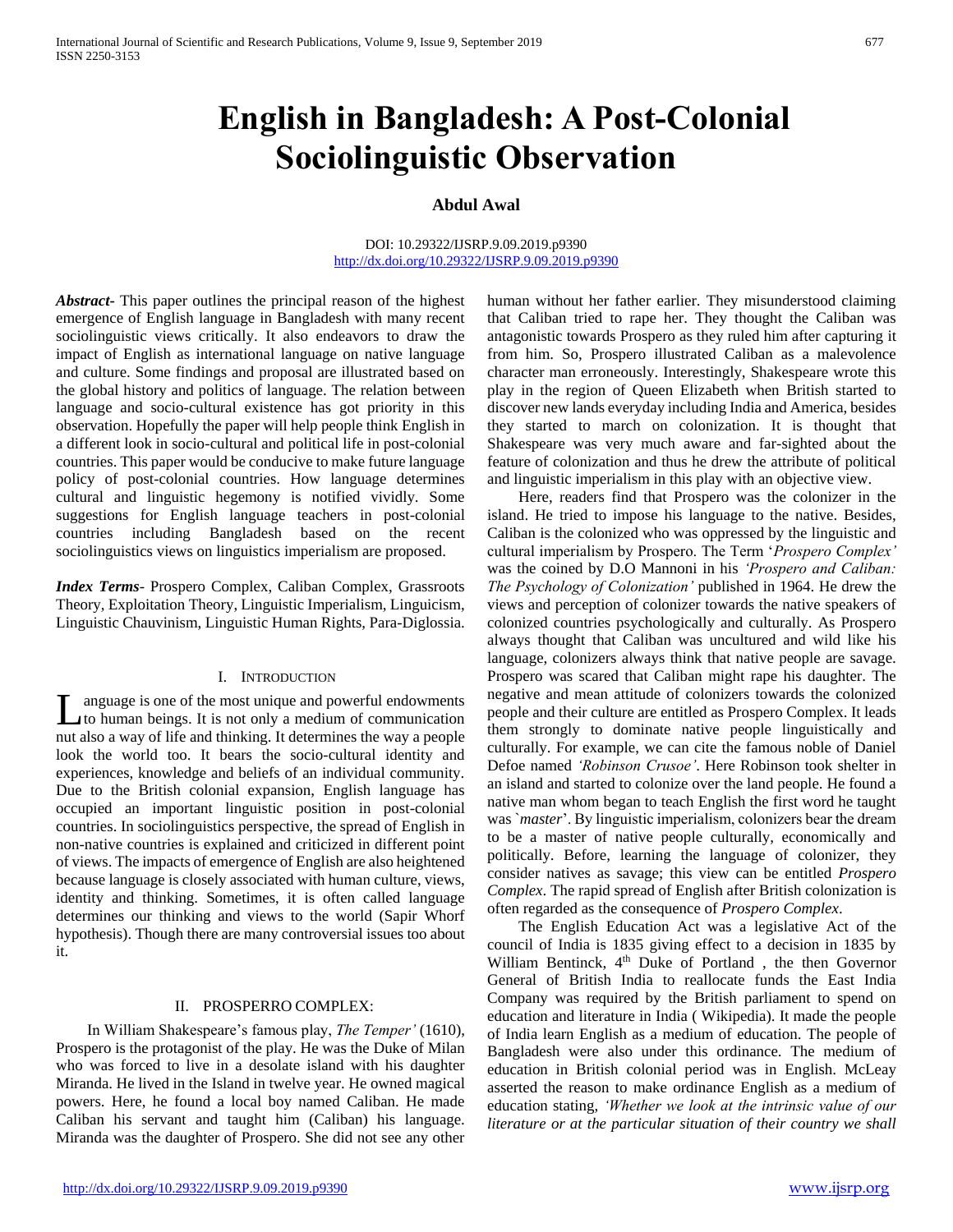## *see the strongest reason to think that, of all foreign tongue is the most useful to our native subjects.'(McLeay)*

 Though there were a lot of debates about learning English of a medium of education in British colonial period. In Bangladesh in the period of Pakistan Government, English was the Lingua Franca to communicate within the east and West Pakistan as they both belong to different mother tongue Bengali and Urdu. After independence, English Became a compulsory subject in education both Bengali medium including now in Madrasa education too. According to the report of English in Action, most sectors in Bangladesh require some degree of English in banking; It retails sectors demanding the most English speakers. 20% of companies require a basic level of English. 38% require intermediate level of English and a basic 38% require general knowledge of English. At present in Bangladesh, English is presented and involved as a major subject in our curriculum. Like other colonized countries, the people or learners who can speak well are considered highly educated thought they don't belong to any unique intellectually and knowledge. The people who belong to intellectuality and unique knowledge but having no acquisition of English are considered inferior. So English appears always with a domain face in schooling in Bangladesh like other countries of Indian subcontinent. To evaluate people based on their language, not on their intellectuality, is associated to *Prospero Complex*. That's why Fishman (1989) asserted this, *'Education is a socializing institution and must never be examined without concentrating on the social processes that it serves and the social pressure to which it responds'.*

### III. CALIBAN COMPLEX:

 '*Caliban Complex*' is also called dependency complex. It deals with the inferiority complex of the colonized people. It makes a limitation psychologically inside the colonized people. In '*The Tempest'*, Shakespeare portrayed the dilemma and complexity of Caliban vividly. The Dependency Complex of colonized people leads the way to spread English over aboriginal people. In *The Tempest* by William Shakespeare, Prospero tried to make Caliban dependent to him by his magic. Making dependence helps colonizer to colonize native people. In the contexts of Bangladesh, People got independence politically, but they did not come out of Dependency Complex. People of Bangladesh have established an idea that without the language of dominating country, they can not cope with development and advancement. As a result, they give little attention to enrich their aboriginal language. Post- modern theorist and critic Frantz Fanon wrote excellently. *'Every colonized people in other words, every people in whose soul an inferiority complex has been created by the death and buried its local cultural originality – finds itself face to face with the language of the civilizing nation; that is with the culture of the mother country'* . It is notified that Bangladesh People often feel inferiority complex for their native Bengali language this trend will maker a permanent dependence on speaker's Bengali language.

 English language teaching in Bangladesh is not a new phenomenon. English has been practiced as a contact language for international and intra –national communication. It paved the way Indian sub-continent to accept and adopt English as the medium of education. Mahatma Gandhi (1869-1948) asserted in colonial

period that offering knowledge of English to millions of people in the Indian sub- continent will just enslaved them. Gandhi, logically, protested. *'The medium of a foreign language thorough which higher education has been imparted in India has caused incalculable intellectual and moral injury to the nation'* .Gandhi predicated that Indian people might be enslaved politically and cultural by learning English language because ;language is not only a medium of communication but also a medium of thinking an viewing the world.

 The term *'English as a Lingua Franca'* appears as an element to make empire to many cities. In Bangladesh like many others countries of Indian sub-continent, English is grandly learned by the name of Lingua Franca. Edward Said was a professor of literature al Columbia University, a public intellectual, and a founder of the academic field of postcolonial studies criticizing, *'The lingua Franca for metropolitan Britain: global Comprehensive and with so vats a social author as to be accessible to anyone speaking to and about the nation. This Lingua Franca locates England at the focal point of a world also resided over by its power, illuminated by its ideas and culture, kept productive by the attitudes of its moral teachers, artist, legislators (Culture and Imperialism).* This term is making Euro-centric views of the entire world by the expansion of English. In 1992, a prominent sociolinguist published a book titling Linguistic Imperialism from Oxford University Press (OUP) where he launched the term LINGUISTIC IMPERIALISM to break the ice of considering English as lingua franca and the impacts of it in colonial and minor language community linguistically and socially. Phillips on also bravely and broadly drew the picture of domination and attitude of imported language speaker and community by the several the international. He illustrated the crucial mission of dominating countries to make a wide range and depth of their language to the different corners of the world. He linked the relation within the spread of English and the benefits of English speaking countries politically, culturally and economically if English becomes a lingua franc permanently.

### IV. GRASSROOTS THEORY:

 In 1996, Fishman, Conroad and Rubal-Lopez jointly published a book of essays, named *" Post-imperial English"* where Fishman mainly installed theory called "GRASSROOTS THEORY" to explain the reason of wildfire spreading of English in post colonial countries including Bangladesh, India, Africa etc. He Introduces the reasons of spreading English by world political, Cultural and economic fields. The theory asserts the reason of spreading English is just for maintaining a lingua franca and to be connected with globalizing, modernization and progressive advancement in the present world, According to the Oxford Handbook. Of Sociolinguistics (2013) by Robert Beyley, Richard Cameron and Seil Laucs, *'The main argument of the Grassroots Theory is that the spread of English in the world today is not the product of British and American conspiracy'*. Grassroots theory makes the legitimacy of using English by the excuse of internationalism and globalization. In Bangladesh, people learn English from the British period to present day to change their lot. English has ensured their economic solvency by learning English. Dr. Human Azad (1998) wrote the reason of speeding English in Bangladesh in British period, *'Bengali people did not*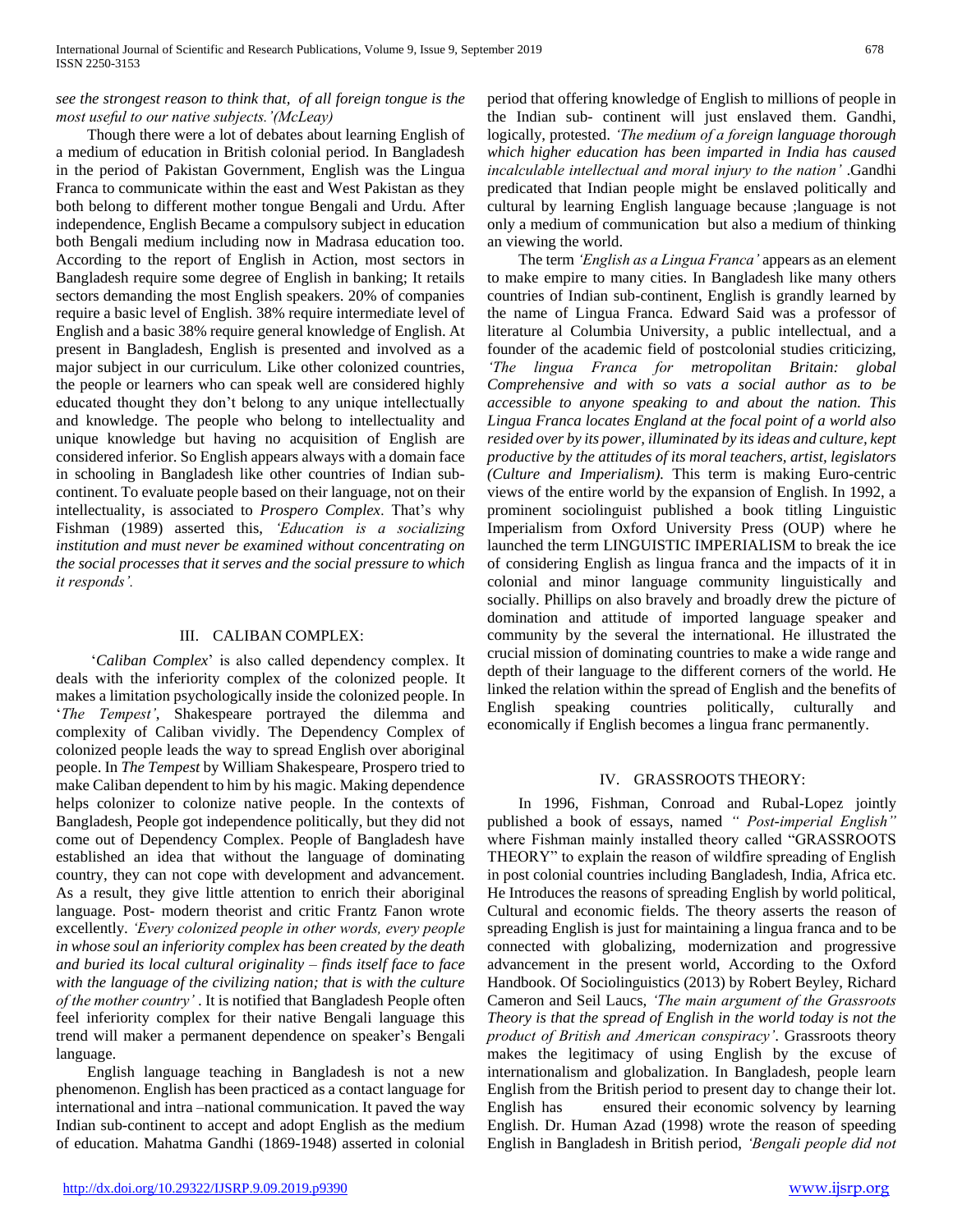*learn English due to the divulgence of the estheticism of English literature; they rather learn English by the sake of their bread and butter. Before the Palashi War, some advanced Bengali people had learnt English and thus they made business collaboration with English as well as earning a lot of silver coin'.* This is the implication of grassroots theory of the expansion of English language in Bangladesh as well as other post-colonial countries.

## V. EXPLOITATION THEORY:

 EXPLOITATION THEORY is another perception about the spreading of English language in the entire world especially the post colonial countries**.** EXPLOITATION THEORY claims that English is imposed in all over the world by the colonial masters for their own benefit ecumenically, culturally and politically in deep. So it imposed to make the colonized people enslave. Kandiah (2001) opined that when colonizer imposed their language to the native people. It makes a tense among the aboriginal people of the particular land. These are as a) colonized people need to learn English to be globalised and modernized as well as international communication continuum, b) they face a threat and confusion to be detached from their identity and ethnicity as imported language s always powerful politically and economically in consequence; linguistic and cultural imperialism will be naturally appeared cities often make satire ELT (English language Teaching) practitioners of local countries, *"Army of Language missionaries."*

 LINGUISTIC IMPERIALISM is very much closely associated with exploitation theory of spreading English Linguistic imperialism stands for a dominant nation's practice of transferring its culture, social, political and even economical feature and ideologies by transferring its language to other nations. *'The spread of English is the result of a deliberate imperialist policy (Robert Phillipson, 1992).* Linguistic imperialism is an exact phenomenon. It is very much predicted that the language of less powerful nation. Historically it is highly noticed from the ancient period to till now. In first to fourth century, Latin dominated over Roman Empire because they were politically, economical powerful in all over the Europe.

 The idea of diglossia was coined by Ferguson (1959). It describes a situation where two language or language varieties happen side by side in a community, and each has a clear variety of functions. Diglossia in sociolinguistics in a term used to mean a speech community who speaks a language with prestigious (Hvariety) and another language in less prestigious function (Lvariety). When a powerful nation makes colonization or domination politically, diglossic situation often happen. An overlapping and exaggeration in the practice of English Language teaching in Bangladesh might be predicted as to turn a diglossic situation. Diglossia is differed as function distinction of more than one language within a speech community. A present distinction of language in Bangladesh is noticed. Young adults use frequently English. English is public communication and media making functional distinction of language. English appears to them as a prestigious term-beside native language is considered less prestigious to them. It is noticed that from the very beginning to present day. English speaker in social function in Bengali have got supreme prestige and position in society. For example, we can mention the statement of Seventh Sastri who was a scholars,

religious reformer, educator, writer and historian. He cited the position of Bengali people, who could speak English in British period, *'As they could speak and write English ungrammatically and without prosper structure, they got highest prestige and power in the society of Kolkata. They demonstrated their glory with colorful dress and shoes .People looked I them within tribute'*. At present day the social situation in Bangle looked same. People feel proud to perform English in public place mentally. Sunil Gangopadhyan, Indian Bengali poet and novelist, depicted the diglossic situation of Bengali sadly, *At present I notice strangely many Bengali people feel inferiority complex within Bengali language and culture. They disregard Bengali badly. We do not speak Bengali every situation and place. We feel proud of if our Children do not learn Bengali language (A-mari-bangla-bhasha).* This observation predicated that perhaps Bangladesh is marching on a diglossic situation pragmatically. The trend of diglossia in Bangladesh can be entitled as PARA-DIGLOSSIA. It is also a major reason for the rapid emergence of English language in social function is Bangladesh.

 In post-colonial countries including Bangladesh, many prejudices prevail in socio-culture context. LINGUICISM is one of the taboos existing among the colonized people. Linguicism means the belief that one language is superior to other language. The term was coined in the 1980s by linguist Tove Skutnabb-Kangas. It comes forward to evaluate people by their tongue which is a socio-political prejudice. No land is barren culturally, politically, artistically as well as intellectually. Every native speaker has won culture, tradition, and way of life that build its civilization. Päivi Gynther stated vividly, *'Fundamentally, linguicism is a matter of depriving people of power and influence due to their language (Beyond Systemic Discrimination. Martinus Nijhoff, 2017*). Undoubtedly it is LINGUSTIC CHAUVINISM to claim that one civilization is superior to other. One language is superior to other, and one race is superior to other. Tove Skutnabb-Kangas made parallels between hierarchisation on the basis of racism, ethnicism and Linguicism, Linguicism is the belief or attitude; besides linguistic imperialism is the action of domination language on dominated language. Discrimination based on race, gender or language is regarded as the violation of human rights. No language speaker can consider other language speaker less prestigious then them. There are two sorts of Linguicism; they are intra-linguicism (within the variety of same language) and interlinguicism within two or more different languages). Intralinguicism prescribes that one variety is standard over another variety and thus its insults the existence of local dialects of particular language too. Local varieties are also asset of particular language they must not be insulted or unaccepted inter-linguicism is the psychological arrogant attitude, values and hegemonic beliefs that the language of dominating country is superior to dominated country.

 The moment against Linguicism is labeled as LINGISTIC HUMAN RIGHTS. Robert Phillipson (1998) defined, *Linguistic human rights are a set of edemas and principles that are ascribed universal validity and interlinked with democracy freedom and popular representation in the political process. Linguistic human right is marketed globally, but need to be discussing if they do not apply to the entire world's language'*. In Bangladesh, the medium of education should be assigned in native language with native verity. It is the right of every individual to get the change of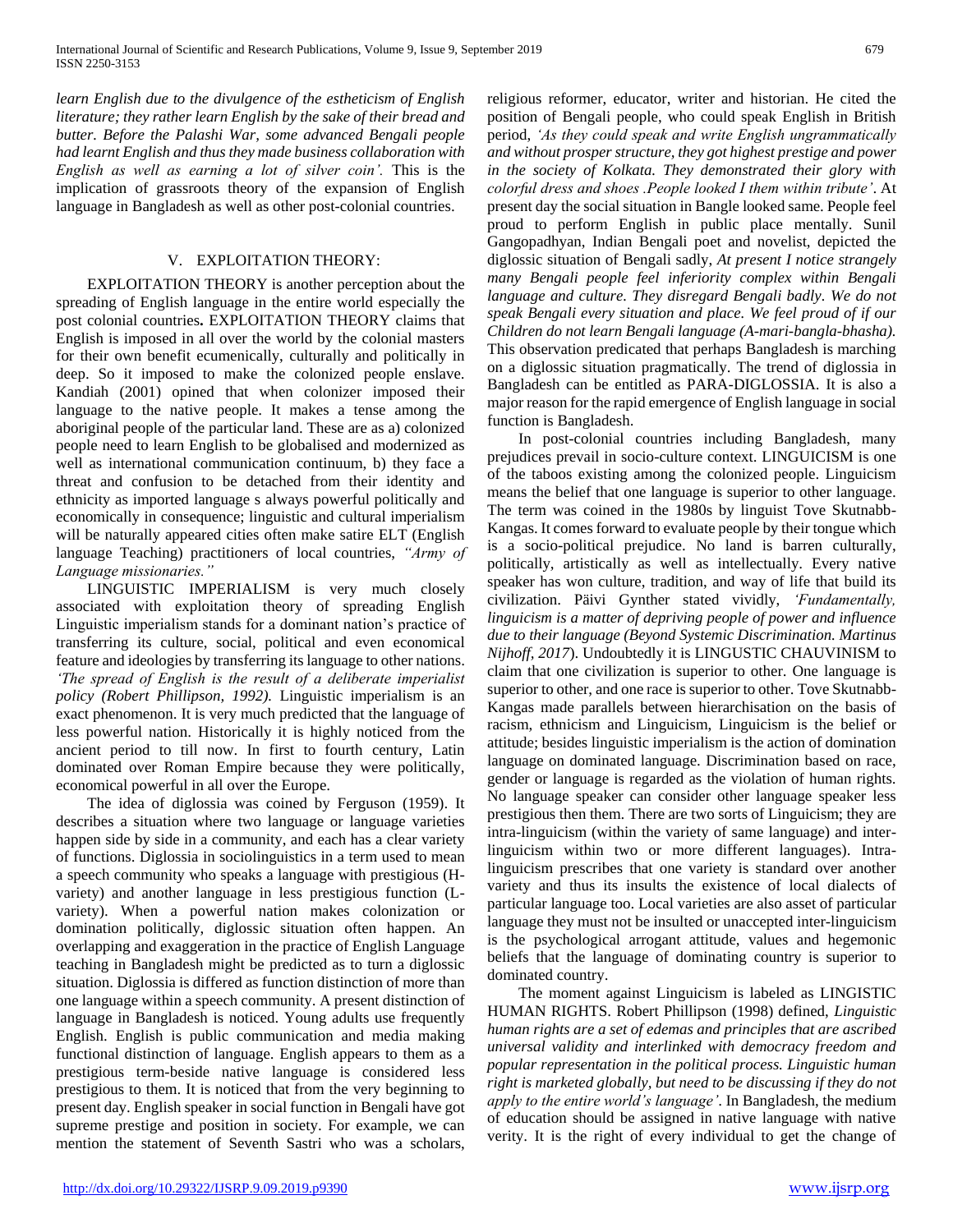education in their native language with native variety. There are many tribes in Bangladesh who have own linguistic identity; and thus written from of their education needs to be formed which will help them to full fill their linguistic human rights. Spanish linguist, journalist and literary critic Fernando Lazaro Career stated, *'A natural language is the archive where the experiences knowledge and beliefs of a community are stored'*. So, if we violate the linguistic rights of tribal people, it will be a threat on their experiences, knowledge and belief's virtually.

## VI. CONCLUSION:

 In Short, the impacts of English over post colonial countries including Bangladesh are vivid by the above discussion. To get rid of linguistic imperialism as well as to upright linguistic human rights, there are some responsibilities of post-colonized people as well as language policy makers. Every language is unique, resourceful as well as identity bearer. No language is superior or in inferior to another language. We have to keep in mind that language does not make knowledge. The Knowledge and economic power of speaker of particular language speaker make the language powerful. Some Suggestions for the future language policy and English teaching of post-colonial counties are given herewith.

- 1. *'Linguistic Human Right'* should be kept in mind to sustain individual's linguistic right. Opportunities need to be given to nurture mother tongue in social and educational field.
- 2. Language policy makers have to think Linguicism as racialism. Language Policy name's have to think Linguicism as racialism. Language Policy and implication act must be free from Linguicism because Linguicism is a cause to Linguistic Human Right.
- 3. Local ELT (English Language Teaching) Practitioners need to develop their own ELT materials where local linguistic features will be reflected. This study thinks that is will help the local leaner's to adopt second language successfully as condiment.
- 4. Linguistic democracy is a new phenomenon in sociolinguistics that can be a panacea to be accepted in local English learning countries. It will also make democratic rights to young leaner's contribute in the field of development cycle of any particular language like English.
- 5. ELT Practitioner should be aware of the domination of the culture of dominated countries. It is very necessary at present to develop and include the features of local culture in ELT materials.
- 6. Cultural hegemony should be stopped in the field of second language acquisition. EIT teacher should be concerned about their learners no to adopt the foreign cultures, customs, practices which are contradictory to local culture and national views and ideology.
- 7. Learners and teachers need to think that English is not learned for the native speaker's superiority but a way to their (local People) admitting equal status in global communication.
- The history and civilization of local or indigenous people needs to be included in ELT curriculum of Post-colonial countries to demolish linguistic hegemony and in ferocity complex.
- 9. Local phonological features and varieties should be given prestige in intra-national and international communication. Because it is essence of sound of local people that cannot be insult and should not be uprooted at all.
- 10. The relation and interrelation within language and nationalism is very sensitive. Sometimes language determines identity of any particular people as well as language community. If a language community considers second language or the language of dominant people, there is a possibility to think it as diglossia. So, ELT material developers need to be concerned about exaggerated importance and appreciation of second language.
- 11. To make an emergence of local variety of English, free from the domination of native English speakers and agencies are must.
- 12. De-nationalized English is a challenge for local ELT practitioners of post-colonial countries as well as learners. To adopt this. ELT practitioners and learner should confident and sophisticated on their individual varieties.
- 13. To evaluate English language proficiency, post-colonized people still depend on the exam system of colonizer. This is also a fact of imperialism. Local testing system of English language in post colonial countries is need to be developed to evaluate English language proficiency test accumulating local varieties which will be free from the linguistic domination.
- 14. To establish local variety of English by post colonized people; publication writhing and literary works are must. Literature and publication by the features of local varieties can make it established globally.
- 15. Unnecessary adopting and boring foreign words within the native language is a tense of language suicide. E.I.T practitioners and second language learner need to be concerned about language suicide. It is often seen that young adults unexpectedly use foreign diction with arrogance they also consider this practice as smartness or tread and fashion. Most of Bangladesh Young adults used English greeting and slang in Public Communication as a sign of smartness leaving their native tradition and manner. These types of special expressions appear to them very lubricate and gradually be adopted replacing local expressions. In consequence, language suicide occurs in post-colonial countries.

### **REFERENCES**

- [1] Atmacharit (Autobiography) in Bengali by Sivanath Sastri.
- [2] Biography appended to the History of the Brahmo Samaj by Sivanath Sastri
- [3] World Englishes: Critical Concepts in Linguistics, volume-5 ; By Kingsley, Braj B Kacrhru.
- [4] Rights to Language; Equity, Power and Education; edited by Robert Phillipson.
- [5] Päivi Gynther, 'Beyond Systemic Discrimination', Martinus Nijhoff. 2007
- [6] Phillipson, R.H.L. (1992), Linguistic Imperialism, Oxford: Oxford University Press.
- [7] Crystal D. (1997), English as a Global Lamgauege. Cambridge: Cambridge University Press.
- [8]
- [9] D.O. Monnoni, 'Prospero and Caliban: The Psychology Colonization'.
- [10] Oxford Handbook of Sociolinguistics (2013) by Robert Beyley, Richard Cameron and Seil Laucs.